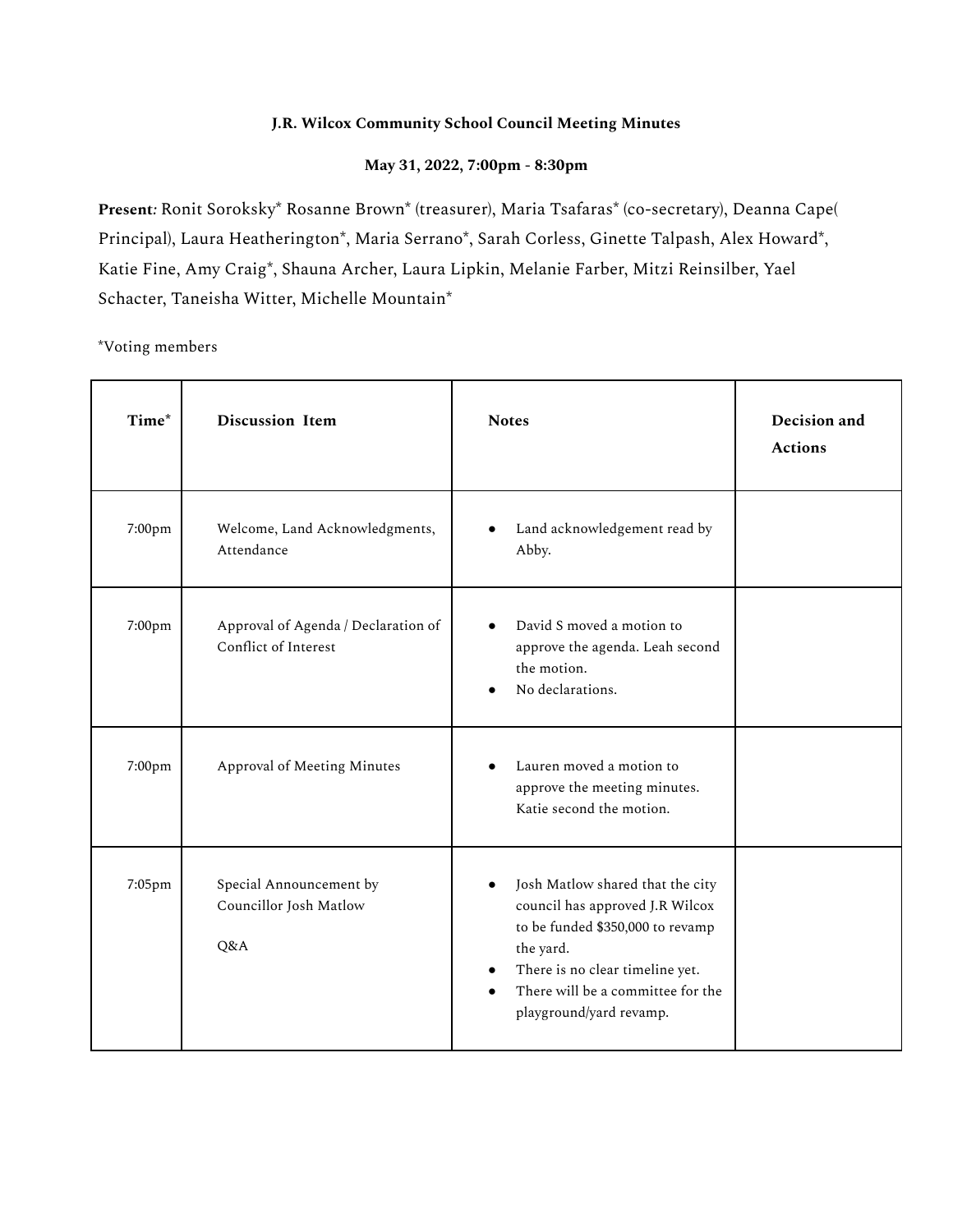| 7:20pm | Principal's Report / COVID Update /<br>Nutrition Update |                                                                                                                                                                                                                                                                                                                                                                                                                                                             | Question<br>raised as to<br>whether or not<br>students can<br>be more hands<br>on with the<br>nutrition<br>program/pizza<br>lunch etc. Ms.<br>Cape will look<br>further into<br>this, however,<br>Food Handlers<br>Certificate is<br>required for<br>those helping<br>with the<br>nutrition<br>program. |
|--------|---------------------------------------------------------|-------------------------------------------------------------------------------------------------------------------------------------------------------------------------------------------------------------------------------------------------------------------------------------------------------------------------------------------------------------------------------------------------------------------------------------------------------------|---------------------------------------------------------------------------------------------------------------------------------------------------------------------------------------------------------------------------------------------------------------------------------------------------------|
| 7:35pm | Teacher's Report                                        | Big thank you to those who<br>helped with Teacher<br>Appreciation.                                                                                                                                                                                                                                                                                                                                                                                          |                                                                                                                                                                                                                                                                                                         |
| 7:40pm | Treasurer's Report<br><b>Budget Votes</b>               | Money from the silent auction is<br>now in the account.<br>Profit from first pizza lunch<br>$\bullet$<br>amounts to \$332.22.<br>The donation for the event has<br>$\bullet$<br>not been deposited yet.<br>FlipGive - \$272.23 has been put<br>$\bullet$<br>into account.<br>Voting members voted on items<br>for money to be allocated to.<br>Amount came to \$13,345. No<br>money has been taken from<br>account for the as of yet for those<br>expenses. |                                                                                                                                                                                                                                                                                                         |